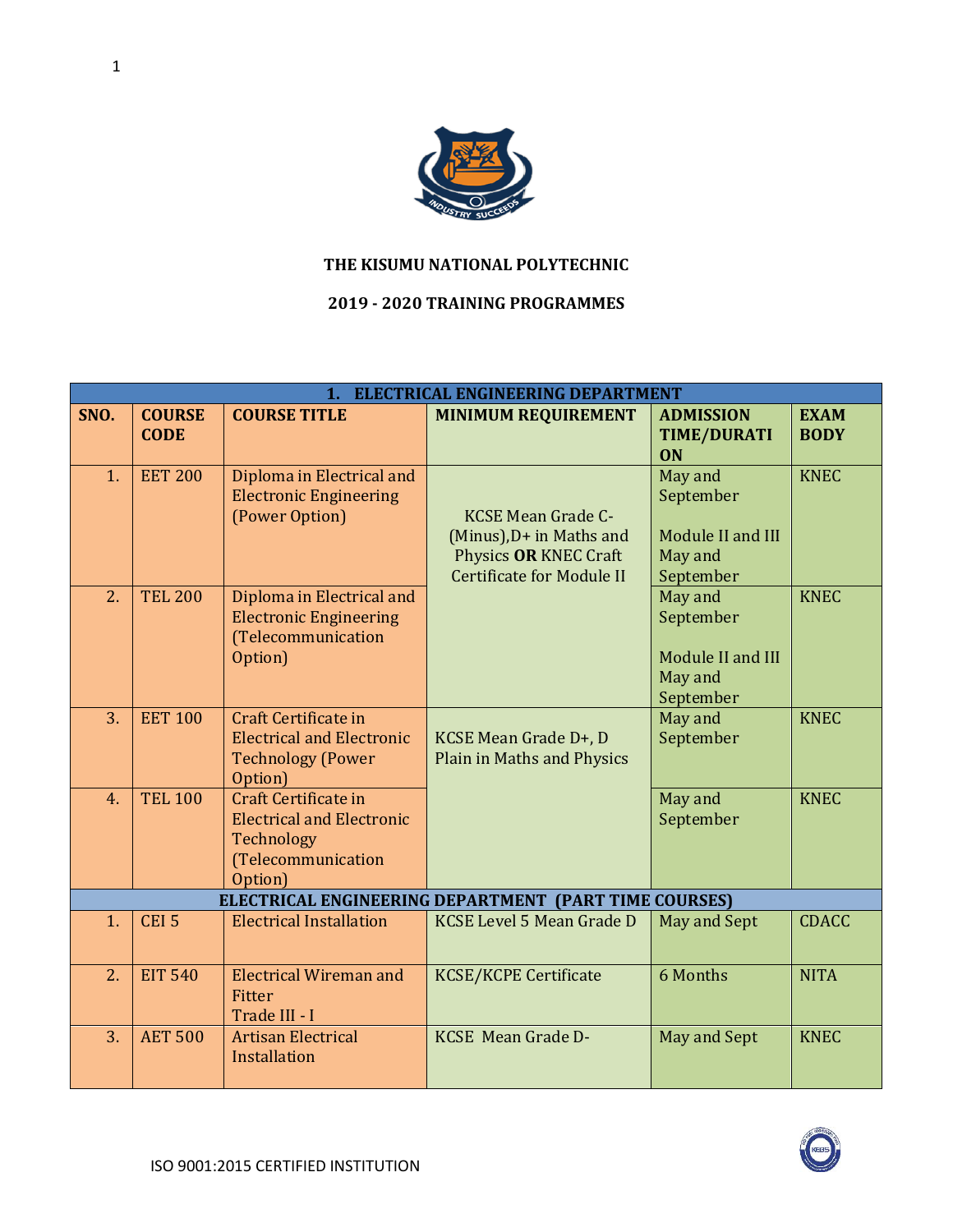| MECHANICAL ENGINEERING DEPARTMENT<br>2. |                              |                                                                                                                  |                                                                                            |                                              |                            |
|-----------------------------------------|------------------------------|------------------------------------------------------------------------------------------------------------------|--------------------------------------------------------------------------------------------|----------------------------------------------|----------------------------|
| SNO.                                    | <b>COURSE</b><br><b>CODE</b> | <b>COURSE TITLE</b>                                                                                              | <b>MINIMUM REQUIREMENT</b>                                                                 | <b>ADMISSION</b><br><b>TIME/DURATI</b><br>ON | <b>EXAM</b><br><b>BODY</b> |
| 1.                                      | <b>PDT 200</b>               | Diploma in Mechanical<br><b>Engineering (Production</b><br>Option)                                               | <b>KCSE Mean Grade C-</b>                                                                  | May and                                      | <b>KNEC</b>                |
| 2.                                      | <b>PLT 200</b>               | Diploma in Mechanical<br><b>Engineering (Plant</b><br>Option)                                                    | (Minus), D+ in Mathematics<br>or Physics OR KNEC Craft<br><b>Certificate for Module II</b> | September<br>Module II and III               | <b>KNEC</b>                |
| 3.                                      | <b>DME 200</b>               | Diploma in Mechatronics<br><b>Engineering Mean Grade</b><br>$C$ - with $D+$ in<br><b>Mathematics and Physics</b> |                                                                                            | May and Sept                                 | <b>KNEC</b>                |
| 4.                                      | <b>PDT 100</b>               | Certificate in Mechanical<br><b>Engineering (Production</b><br>Option)                                           | KCSE Mean Grade D+, D<br>Plain in Mathematics or<br>Physics                                | May and<br>September                         | <b>KNEC</b>                |
| 5.                                      | CRA <sub>5</sub>             | Refrigeration and air<br>conditioning                                                                            | <b>KCSE Mean Grade D</b><br>Level 5 (CBET)                                                 | May and<br>September                         | <b>CDACC</b>               |
| 6.                                      | CME <sub>3</sub>             | <b>Mechanical Engineering</b><br><b>Technician (Production</b><br>Option)                                        | Level 3 (CBET) Trade Test                                                                  | May and<br>September                         | <b>CDACC</b>               |
| 7.                                      | CMW <sub>4</sub>             | Manual metal arc<br><b>Welding (CBET)</b>                                                                        | <b>KCSE Mean grade D-</b><br>(Minus)                                                       | May and<br>September                         | <b>CDACC</b>               |
| 8.                                      | CPE <sub>6</sub>             | <b>Mechanical Plant</b><br>engineering (CBET)                                                                    | <b>KCSE Mean Grade C-</b><br>(Minus)                                                       | May and<br>September                         | <b>CDACC</b>               |
|                                         |                              |                                                                                                                  | MECHANICAL ENGINEERING DEPARTMENT (PART TIME COURSES)                                      |                                              |                            |
| 1.<br>2.                                | <b>POM 500</b>               | Certificate in Industrial<br><b>Plant Operations &amp;</b><br>Maintenance                                        | Level 4<br><b>KCSE</b>                                                                     | May and Sept                                 | <b>CDACC</b>               |
| 3.                                      | <b>RAC 100</b>               | Certificate in<br><b>Refrigeration &amp; Air</b><br>Conditioning                                                 | KCPE / KCSE Certificate                                                                    | May $/$<br>September                         | NVCET/K<br><b>NEC</b>      |
| 4.                                      | <b>MWT 500</b>               | Certificate in Metal Work<br><b>Processes Technology</b>                                                         | KCSE Mean Grade D+, D<br>Plain in Maths or Physics                                         |                                              | <b>NVCET</b>               |
| 5.                                      | <b>ODFL 500</b>              | <b>Fitter General</b>                                                                                            | KCPE/KCSE                                                                                  | May and<br>September                         | <b>NITA</b>                |
| 6.                                      | <b>ODFL 500</b>              | <b>Electrical arc Welding</b>                                                                                    | <b>KCPE or KCSE</b>                                                                        | May and<br>September                         | <b>NITA</b>                |
| 7.                                      | <b>ODFL 500</b>              | <b>Gas Welding</b>                                                                                               | <b>KCPE or KCSE</b>                                                                        | May and<br>September                         | <b>NITA</b>                |
| 8.                                      | <b>ODFL 500</b>              | <b>Machine Operations</b>                                                                                        | <b>KCPE or KCSE</b>                                                                        | May and<br>September                         | <b>TKNP</b>                |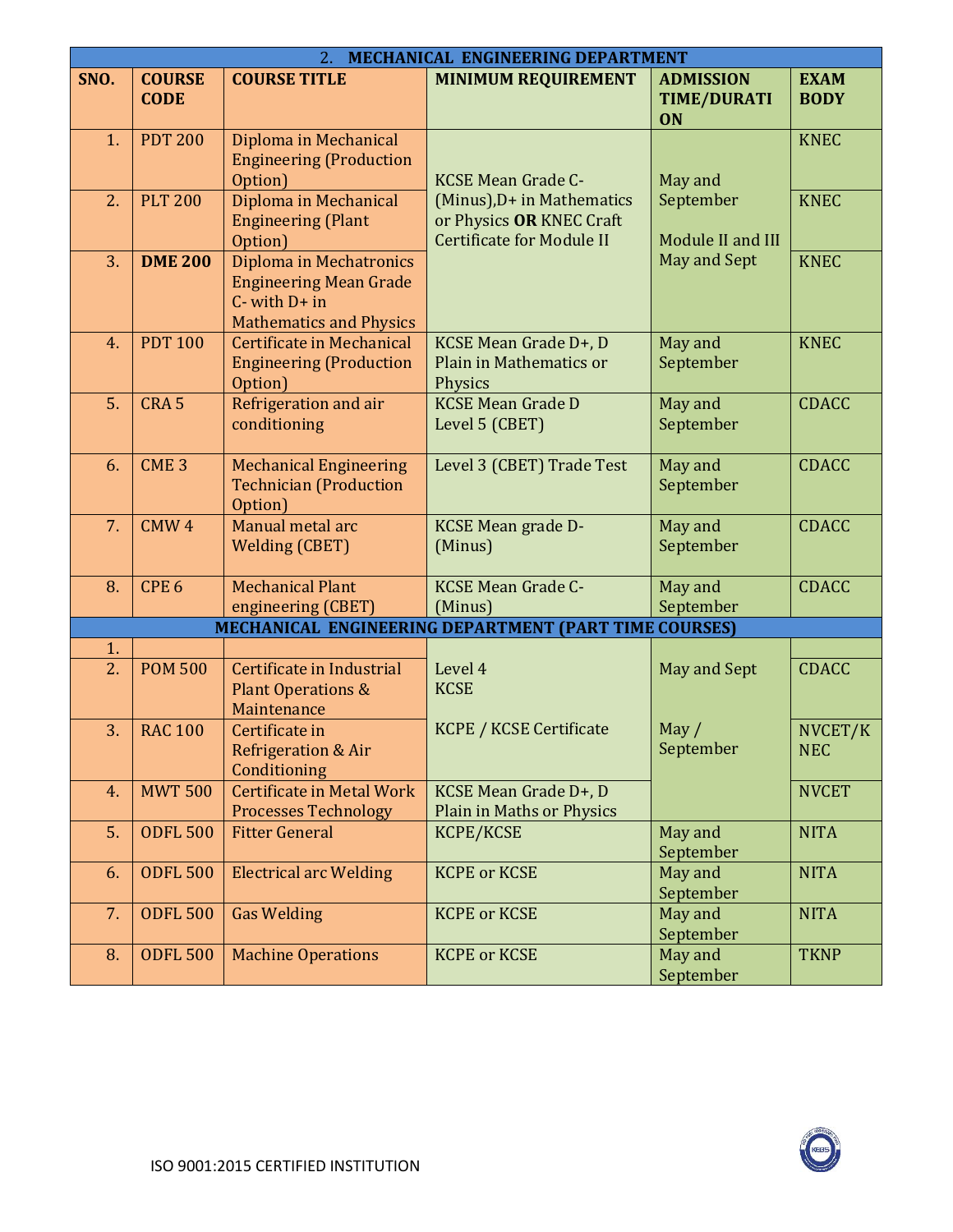|      |                              |                                                          | 3. AUTOMOTIVE ENGINEERING DEPARTMENT                                                                              |                                                                   |                            |
|------|------------------------------|----------------------------------------------------------|-------------------------------------------------------------------------------------------------------------------|-------------------------------------------------------------------|----------------------------|
| SNO. | <b>COURSE</b><br><b>CODE</b> | <b>COURSE TITLE</b>                                      | <b>MINIMUM REQUIREMENT</b>                                                                                        | <b>ADMISSION</b><br><b>TIME/DURATI</b><br><b>ON</b>               | <b>EXAM</b><br><b>BODY</b> |
| 1.   | <b>AUE 200</b>               | Diploma in Automotive<br>Engineering                     |                                                                                                                   |                                                                   | <b>KNEC</b>                |
| 2.   | <b>CPL 200</b>               | Diploma in Construction<br><b>Plant Engineering</b>      | <b>KCSE Mean Grade C-</b><br>(Minus), D+ in Maths or<br>Physics OR KNEC Craft<br><b>Certificate for Module II</b> | May and<br>September<br>Module II and III<br>May and<br>September | <b>KNEC</b>                |
| 3.   | <b>AUE 100</b>               | <b>Certificate in Automotive</b><br>Engineering          | KCSE Mean Grade D+, D<br>Plain in Maths or Physics                                                                | May and<br>September                                              | <b>KNEC</b>                |
| 4.   | CAE <sub>6</sub>             | <b>Automotive Engineering</b><br>Level 6                 | <b>KCSE Mean Grade C-</b><br>(CBET)                                                                               | May and<br>September                                              | <b>CDACC</b>               |
|      |                              |                                                          | <b>AUTOMOTIVE ENGINEERING DEPARTMENT (PART TIME COURSES)</b>                                                      |                                                                   |                            |
| 1.   | <b>CPB 500</b>               | <b>Panel Beating</b>                                     |                                                                                                                   |                                                                   |                            |
| 2.   | <b>CSP 500</b>               | <b>Spray Painting</b>                                    |                                                                                                                   |                                                                   |                            |
| 3.   | <b>CUP 500</b>               | Upholstery                                               | <b>KCPE</b>                                                                                                       | 6 Months                                                          | <b>NITA</b>                |
| 4.   | <b>CDE 500</b>               | <b>Detailer</b>                                          |                                                                                                                   |                                                                   |                            |
| 5.   | <b>MVM 100</b>               | Artisan Certificate in<br><b>Motor Vehicle Mechanics</b> |                                                                                                                   |                                                                   |                            |
| 6.   | <b>AGM 100</b>               | Artisan Certificate in<br><b>Agricultural Mechanics</b>  | <b>KCPE or KCSE</b>                                                                                               | May and<br>September                                              | <b>KNEC</b>                |

 $\bigodot$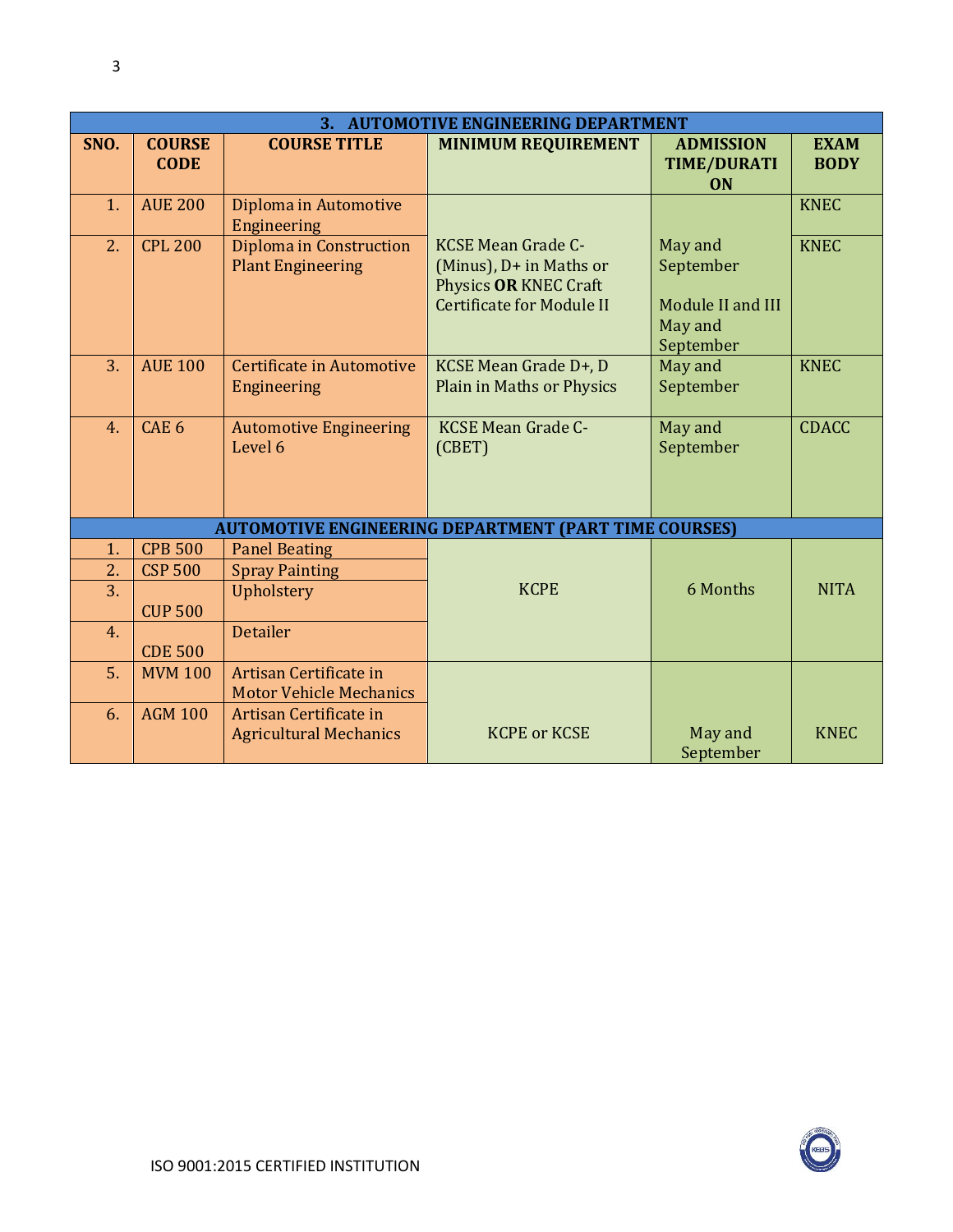|      | <b>APPLIED SCIENCE DEPARTMENT</b><br>4. |                                                                                      |                                                                                                                                                                |                                                              |                            |  |  |
|------|-----------------------------------------|--------------------------------------------------------------------------------------|----------------------------------------------------------------------------------------------------------------------------------------------------------------|--------------------------------------------------------------|----------------------------|--|--|
| SNO. | <b>COURSE</b><br><b>CODE</b>            | <b>COURSE TITLE</b>                                                                  | <b>MINIMUM REQUIREMENT</b>                                                                                                                                     | <b>ADMISSION</b><br><b>TIME/DURATI</b><br><b>ON</b>          | <b>EXAM</b><br><b>BODY</b> |  |  |
| 1.   | <b>PHM 200</b>                          | Diploma in<br>Pharmaceutical<br><b>Technology (Pharmacy)</b>                         | KCSE Mean Grade C Plain; C<br>Plain in Maths/Physics, C<br>Plain in Chemistry, C Plain                                                                         |                                                              |                            |  |  |
| 2.   | <b>MLS 200</b>                          | Diploma in Medical<br><b>Laboratory Sciences</b>                                     | in Biology, C Plain in<br>English/Kiswahili<br><b>N/B University graduates</b><br>who meet the minimum<br><b>KCSE</b> requirements are<br>encouraged to apply. | May and<br>September                                         | <b>KNEC</b>                |  |  |
| 3.   | <b>ENV 200</b>                          | Diploma in<br><b>Environmental Science</b><br>and Technology                         | <b>KCSE Mean Grade C-</b><br>(Minus)                                                                                                                           | May and<br>September                                         | <b>KNEC</b>                |  |  |
| 4.   | <b>ACH 200</b>                          | Diploma in Analytical<br>Chemistry                                                   | <b>KCSE Mean Grade C-</b><br>(Minus)                                                                                                                           | May and<br>September                                         | <b>KNEC</b>                |  |  |
| 5.   | <b>APB 200</b>                          | Diploma in Applied<br><b>Biology</b>                                                 | <b>KCSE Mean Grade C-</b><br>(Minus)                                                                                                                           | May and<br>September                                         | <b>KNEC</b>                |  |  |
| 6.   | <b>SLT 100</b>                          | Craft Certificate in<br><b>Science Laboratory</b><br>Technology                      | <b>KCSE Mean Grade D Plain</b><br>with a D (Plain) in<br>Maths/Physics/Chemistry                                                                               | May and<br>September                                         | <b>KNEC</b>                |  |  |
| 7.   | <b>PET</b><br>200                       | Diploma in Petroleum<br>and Geosciences                                              | <b>KCSE Mean Grade C-</b><br>(minus)                                                                                                                           | May and<br>September                                         | <b>KNEC</b>                |  |  |
| 8.   | <b>FSP 200</b>                          | Diploma in Food Science<br><b>And Processing</b><br>Technology                       | <b>KCSE Mean Grade C-</b><br>(minus)                                                                                                                           | May and<br>September                                         | <b>KNEC</b>                |  |  |
| 9.   | <b>AGR 200</b>                          | Diploma in Agriculture                                                               | <b>KCSE Mean Grade C-</b><br>(minus)                                                                                                                           | May and<br>September                                         | <b>KNEC</b>                |  |  |
| 10.  | <b>SRD 200</b>                          | Diploma in Sustainable<br><b>Agriculture And Rural</b><br>Development                | <b>KCSE Mean Grade C-</b><br>(minus)                                                                                                                           | May and<br>September                                         | <b>KNEC</b>                |  |  |
| 11.  | <b>FSP 100</b>                          | <b>Craft Certificate in Food</b><br>Processing and<br><b>Preservation Technology</b> | <b>KCSE Mean Grade D Plain</b>                                                                                                                                 | May and<br>September                                         | <b>KNEC</b>                |  |  |
|      |                                         |                                                                                      | <b>APPLIED SCIENCE DEPARTMENT (PART TIME COURSES)</b>                                                                                                          |                                                              |                            |  |  |
| 1.   | <b>BLT 500</b>                          | <b>Bridging Mathematics,</b><br>Physics, Chemistry,<br><b>Biology, English</b>       | SLT 100 Who miss Cluster<br>Requirements<br><b>KCSE</b>                                                                                                        | April, Aug, Dec<br>(3 sessions of 1<br>month each<br>Months) | <b>TKNP</b>                |  |  |
| 2.   | <b>BRE 500</b>                          | <b>Bridging Mathematics,</b><br>Physics, Chemistry,<br><b>Biology, English</b>       | <b>KCSE</b>                                                                                                                                                    | 1 Year (May)<br>Regular                                      | <b>KNEC</b><br><b>TKNP</b> |  |  |



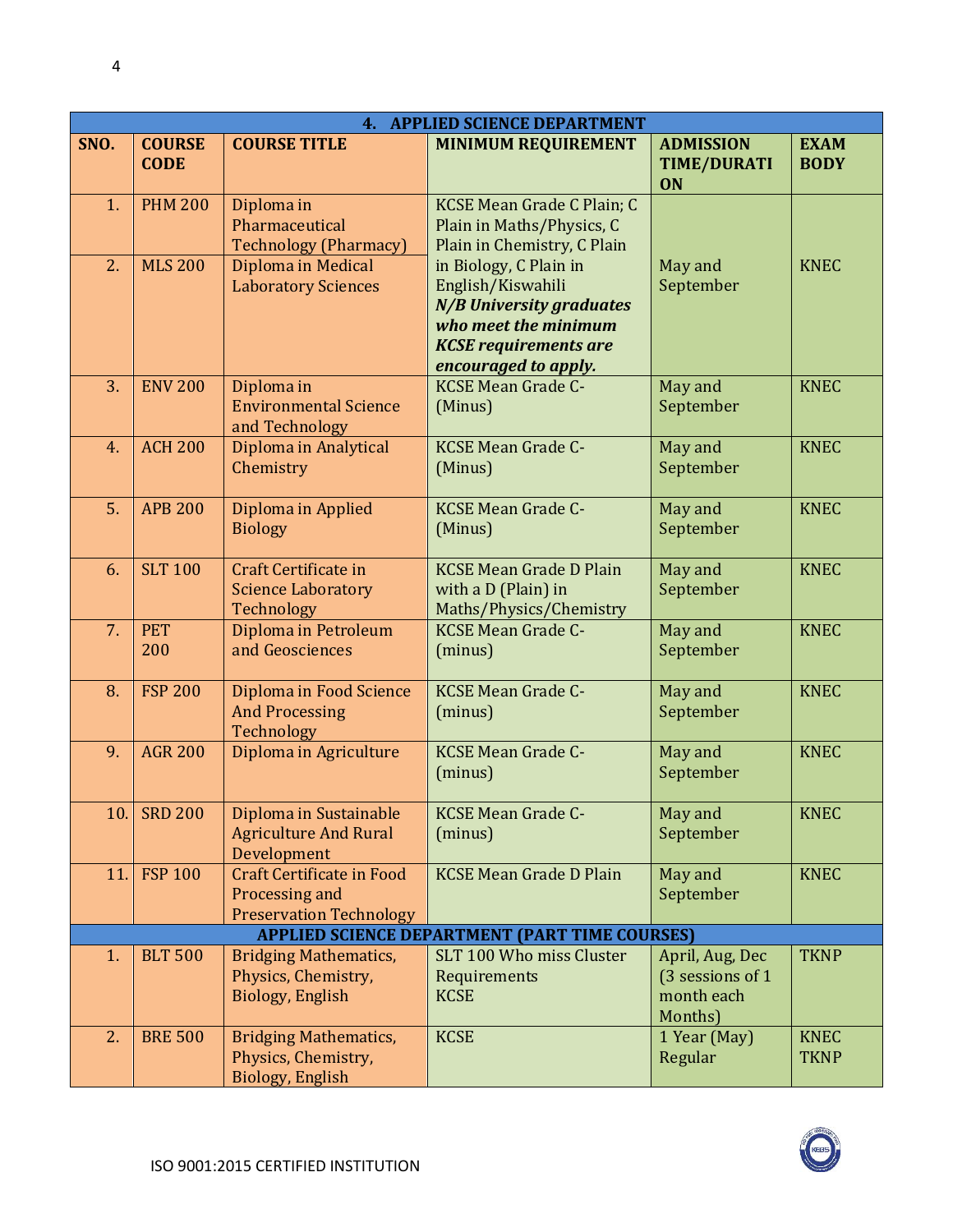| 3. | <b>SLT 100</b> | Certificate in Science<br>Laboratory and<br>Technology | <b>KCSE Mean Grade D</b><br>D (Plain) in Mathematics,<br>Physics, Chemistry. | April, Aug, Dec | <b>KNEC</b> |
|----|----------------|--------------------------------------------------------|------------------------------------------------------------------------------|-----------------|-------------|
| 4. | <b>DAC 200</b> | Diploma in Analytical<br>Chemistry                     | <b>KCSE Mean Grade C-</b><br>(Minus)                                         | April, Aug, Dec | <b>KNEC</b> |
| 5. | <b>DAB 200</b> | Diploma in Applied<br><b>Biology</b>                   | <b>KCSE Mean Grade C-</b><br>(Minus)                                         | April, Aug, Dec | <b>KNEC</b> |

|      | <b>INSTITUTIONAL MANAGEMENT DEPARTMENT</b><br>5.               |                                                                                                                       |                                                                                                                                                                                                                                 |                                                                   |                            |  |  |
|------|----------------------------------------------------------------|-----------------------------------------------------------------------------------------------------------------------|---------------------------------------------------------------------------------------------------------------------------------------------------------------------------------------------------------------------------------|-------------------------------------------------------------------|----------------------------|--|--|
| SNO. | <b>COURSE</b><br><b>CODE</b>                                   | <b>COURSE TITLE</b>                                                                                                   | <b>MINIMUM REQUIREMENT</b>                                                                                                                                                                                                      | <b>ADMISSION</b><br><b>TIME/DURATI</b><br><b>ON</b>               | <b>EXAM</b><br><b>BODY</b> |  |  |
| 1.   | <b>FBM 200</b>                                                 | Diploma in Food and<br><b>Beverage Management</b>                                                                     |                                                                                                                                                                                                                                 | May and                                                           | <b>KNEC</b>                |  |  |
| 2.   | <b>HKL 200</b>                                                 | Diploma in House<br><b>Keeping and Laundry</b><br>Management                                                          | <b>KCSE Mean Grade C-</b><br>(minus)                                                                                                                                                                                            | September                                                         | <b>KNEC</b>                |  |  |
| 3.   | <b>NDT 200</b>                                                 | Diploma in Nutrition and<br><b>Dietetics</b>                                                                          | <b>KCSE Mean Grade C-</b><br>(minus). English D+,<br><b>Biology/Biological Sciences</b><br>D+, Chemistry/Physical<br>Sciences D, Physics D,<br><b>Mathematics D, Home</b><br>Science/Agriculture D,<br><b>General Science D</b> | May and<br>September<br>Module II and III<br>May and<br>September | <b>KNEC</b>                |  |  |
| 4.   | <b>CAC 200</b>                                                 | Diploma in Catering and<br>Accommodation                                                                              | <b>KCSE Mean Grade C-</b><br>(Minus)                                                                                                                                                                                            | May and<br>September                                              | <b>KNEC</b>                |  |  |
| 5.   | <b>FBM 100</b>                                                 | Certificate in Food and<br><b>Beverage</b>                                                                            | <b>KCSE Mean Grade D</b>                                                                                                                                                                                                        | May and<br>September                                              | <b>KNEC</b>                |  |  |
| 6.   | <b>AFB 500</b>                                                 | <b>Artisan Food and</b><br><b>Beverage</b>                                                                            | <b>KCSE Mean Grade D-</b>                                                                                                                                                                                                       | May and<br>September                                              | <b>KNEC</b>                |  |  |
| 7.   | CBT <sub>5</sub>                                               | <b>Banking Technology</b><br>Level 5                                                                                  | KCSE Mean Grade D+ (Plus)<br>(CBET)                                                                                                                                                                                             | May and<br>September (120<br>Credits)                             | <b>CDACC</b>               |  |  |
| 8.   | <b>CAC 100</b>                                                 | Certificate in catering<br>and Accommodation                                                                          | <b>KCSE Mean Grade D (Plain)</b>                                                                                                                                                                                                | May and<br>September                                              | <b>KNEC</b>                |  |  |
|      | <b>INSTITUTIONAL MANAGEMENT DEPARTMENT (PART TIME COURSES)</b> |                                                                                                                       |                                                                                                                                                                                                                                 |                                                                   |                            |  |  |
| 1.   | <b>IMT 510</b>                                                 | Institutional<br><b>Management Techniques</b><br>in Cake Making&<br>Decoration, Food &<br><b>Beverage Production,</b> | <b>KCSE Mean Grade D (Plain)</b>                                                                                                                                                                                                | 8 Weeks<br><b>Every Month</b>                                     | <b>TKNP</b>                |  |  |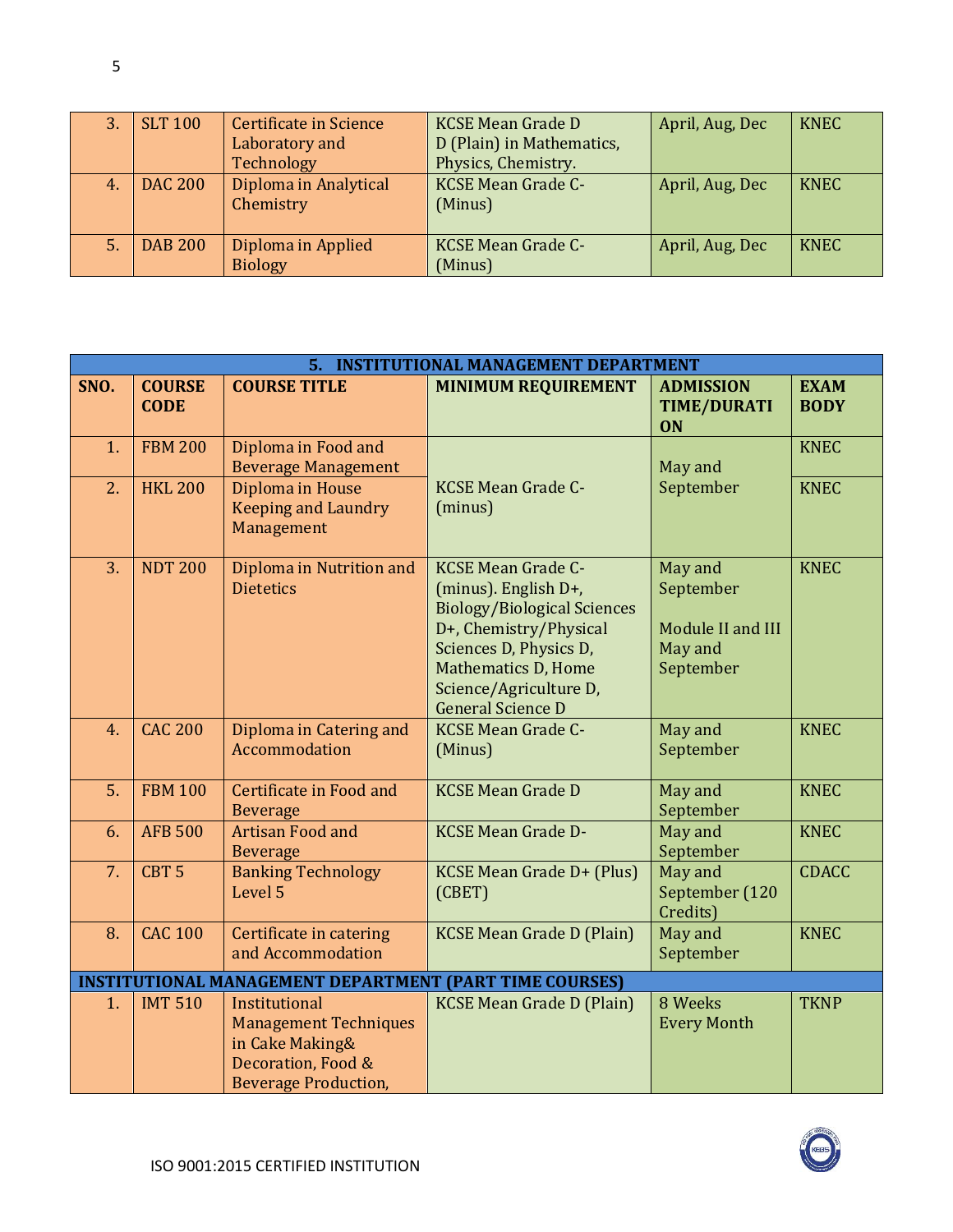|  | House Keeping & |  |  |
|--|-----------------|--|--|
|  | Laundry         |  |  |

|                  | 7. BUILDING AND CIVIL ENGINEERING DEPARTMENT |                                               |                                                                      |                                              |                            |  |  |
|------------------|----------------------------------------------|-----------------------------------------------|----------------------------------------------------------------------|----------------------------------------------|----------------------------|--|--|
| SNO.             | <b>COURSE</b><br><b>CODE</b>                 | <b>COURSE TITLE</b>                           | <b>MINIMUM REQUIREMENT</b>                                           | <b>ADMISSION</b><br><b>TIME/DURATI</b><br>ON | <b>EXAM</b><br><b>BODY</b> |  |  |
| 1.               | <b>BDG 200</b>                               | Diploma In Building<br>Technology             | <b>KCSE Mean Grade C-</b><br>(Minus), D+ in Mathematics              | May and<br>September                         |                            |  |  |
| 2.               | <b>ARC 200</b>                               | Diploma In Architecture                       | or Physics OR KNEC Craft                                             |                                              |                            |  |  |
| 3.               | <b>CVL 200</b>                               | Diploma in Civil<br><b>Engineering</b>        | <b>Certificate for Module II</b>                                     | Module II and III<br>May and<br>September    | <b>KNEC</b><br><b>KNEC</b> |  |  |
| 4.               | <b>BDG 100</b>                               | <b>Certificate In Building</b><br>Technology  | <b>KCSE Mean Grade D+(Plus)</b><br>in Mathematics or Physics         | May and<br>September                         | <b>KNEC</b>                |  |  |
| 5.               | <b>RDC 100</b>                               | Certificate in Road<br>Construction           |                                                                      | May Intake Only                              | <b>KNEC</b>                |  |  |
| 6.               | CBET <sub>5</sub>                            | <b>Building Technician</b><br>Level 6         | <b>KCSE Mean Grade C-</b>                                            | May/September                                | <b>CDACC</b>               |  |  |
|                  |                                              |                                               | <b>BUILDING AND CIVIL ENGINEERING DEPARTMENT (PART TIME COURSES)</b> |                                              |                            |  |  |
| 1.               | <b>BDG 200P</b>                              | Diploma In Building<br>Technology             | <b>KCSE Mean Grade C-</b><br>(Minus), D+ in Maths or                 | September                                    | <b>KNEC</b>                |  |  |
| 2.               | <b>CVL 200P</b>                              | Diploma in Civil<br>Engineering               | Physics OR KNEC Craft<br><b>Certificate for Module II</b>            | September                                    | <b>KNEC</b>                |  |  |
| $\overline{3}$ . | <b>BDG 100P</b>                              | <b>Certificate In Building</b><br>Technology  | <b>KCSE Mean Grade D</b>                                             | September                                    | <b>KNEC</b>                |  |  |
| 4.               | <b>ODFL 500</b>                              | <b>Plumbing and Pipe</b><br>Fitting           | <b>KCPE or KCSE</b>                                                  | May and<br>September                         | <b>TKNP</b>                |  |  |
| 5.               | <b>ODFL 500</b>                              | <b>Masonry and Brick</b><br>Laying            | <b>KCPE and KCSE</b>                                                 | 6 Months                                     | <b>TKNP</b>                |  |  |
| 6.               | <b>LVS 100</b>                               | Certificate in Land<br>Surveying              | <b>KCSE Mean Grade D</b>                                             |                                              | <b>KNEC</b>                |  |  |
| 7.               | <b>ARC 100</b>                               | Certificate in<br>Architecture                | <b>KCSE Mean Grade D</b>                                             | May and<br>September                         | <b>KNEC</b>                |  |  |
| 8.               | <b>AMB 500</b>                               | Artisan in Masonry and<br><b>Brick Laying</b> | <b>KCSE Mean Grade D-</b><br>(Minus)                                 |                                              | <b>KNEC</b>                |  |  |
|                  |                                              | Technology                                    |                                                                      |                                              |                            |  |  |
| 8.               | <b>ICDL 100</b>                              | <b>Base (Introductory</b><br>Level)           | <b>KCSE Certificate</b>                                              | 3 Months                                     | <b>ICDL</b>                |  |  |
| 9.               | <b>ICDL 200</b>                              | <b>Intermediate Module</b>                    | <b>Base Module Certificate</b>                                       | 3 Months                                     | <b>ICDL</b>                |  |  |
| 10               | <b>ICDL 300</b>                              | <b>Advanced Level</b>                         | <b>Intermediate Module</b><br>Certificate                            | 3 Months                                     | <b>ICDL</b>                |  |  |



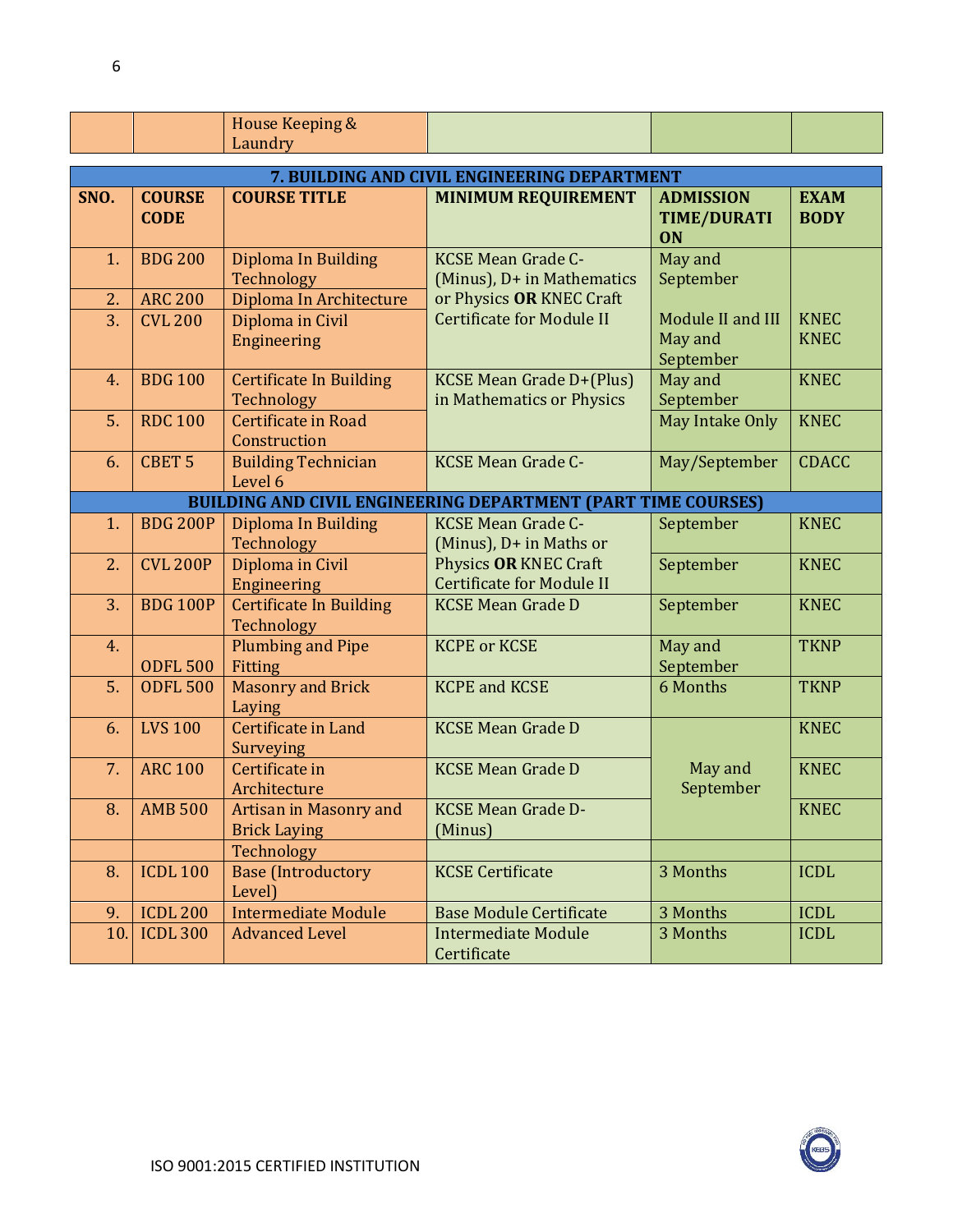|      | 8. BUSINESS STUDIES DEPARTMENT |                                                                      |                                                                |                                                     |                            |  |  |
|------|--------------------------------|----------------------------------------------------------------------|----------------------------------------------------------------|-----------------------------------------------------|----------------------------|--|--|
| SNO. | <b>COURSE</b><br><b>CODE</b>   | <b>COURSE TITLE</b>                                                  | <b>MINIMUM REQUIREMENT</b>                                     | <b>ADMISSION</b><br><b>TIME/DURATI</b><br><b>ON</b> | <b>EXAM</b><br><b>BODY</b> |  |  |
| 1.   | <b>ACY 200</b>                 | Diploma in Accountancy                                               | <b>KCSE Mean Grade C-, OR</b><br><b>KNEC Craft Certificate</b> | September and<br>May                                | <b>KNEC</b>                |  |  |
| 2.   | <b>BUM 200</b>                 | Diploma in Business<br>Management                                    |                                                                |                                                     |                            |  |  |
| 3.   | <b>HRM 200</b>                 | Diploma in Human<br><b>Resource Management</b>                       |                                                                |                                                     |                            |  |  |
| 4.   | <b>MKT 200</b>                 | Diploma in Sales and<br><b>Marketing</b>                             | <b>KCSE Mean Grade C-, OR</b>                                  | May and                                             |                            |  |  |
| 5.   | <b>SEC 200</b>                 | Diploma in Secretarial<br><b>Studies</b>                             | <b>KNEC Craft Certificate for</b><br>Module II                 | September                                           | <b>KNEC</b>                |  |  |
| 6.   | <b>SCM 200</b>                 | Diploma in Supply Chain<br>Management                                |                                                                | Module II and<br>III                                |                            |  |  |
| 7.   | <b>TRP 200</b>                 | Diploma in Road<br><b>Transport Management</b>                       |                                                                | May and<br>September                                |                            |  |  |
| 8.   | <b>BAF 200</b>                 | Diploma in Banking and<br>Finance                                    |                                                                |                                                     |                            |  |  |
| 9.   | <b>TGM 200</b>                 | Diploma in Tour Guiding<br>Management                                |                                                                |                                                     |                            |  |  |
| 10.  | <b>TRM 200</b>                 | Diploma in Tourism<br>Management                                     |                                                                |                                                     |                            |  |  |
| 11.  | <b>BUM 100</b>                 | <b>Certificate in Business</b><br>Management                         |                                                                |                                                     |                            |  |  |
| 12.  | <b>HRM 100</b>                 | Certificate in Human<br><b>Resource Management</b>                   |                                                                |                                                     |                            |  |  |
| 13.  | <b>MKT 100</b>                 | Certificate in Sales and<br>Marketing                                | <b>KCSE Mean Grade D (Plain)</b>                               | May and                                             | <b>KNEC</b>                |  |  |
| 14.  | <b>SEC 100</b>                 | Certificate in Secretarial<br><b>Studies</b>                         |                                                                | September                                           |                            |  |  |
|      | 15. SCM 100                    | Certificate in Supply<br><b>Chain Management</b>                     |                                                                |                                                     |                            |  |  |
| 16.  | <b>TRP 100</b>                 | Certificate in Road<br><b>Transport Management</b>                   |                                                                |                                                     |                            |  |  |
| 17.  | <b>BAF100</b>                  | <b>Certificate in Banking</b><br>and Finance                         |                                                                |                                                     |                            |  |  |
| 18.  | <b>TRG 100</b>                 | <b>Certificate in Tour</b><br><b>Guiding Operations</b>              |                                                                |                                                     |                            |  |  |
| 19.  | <b>TRM 100</b>                 | <b>Certificate in Tourism</b><br>Management                          |                                                                |                                                     |                            |  |  |
| 20.  | CAC <sub>6</sub>               | <b>Accountancy Level 6</b>                                           | <b>KCSE Mean Grade C-</b>                                      | May/<br>September                                   | <b>CDACC</b>               |  |  |
|      |                                |                                                                      | <b>BUSINESS STUDIES DEPARTMENT (PART TIME COURSES)</b>         |                                                     |                            |  |  |
| 1.   | <b>ACM 500</b>                 | Certificate in<br><b>Accountancy and</b><br><b>Management Skills</b> | <b>KCSE Mean Grade D</b>                                       | 6 Months<br>May/September                           | <b>KASNEB</b>              |  |  |
| 2.   | <b>ATD 500</b>                 | <b>Accounting Technicians</b><br>Diploma                             | <b>KCSE Mean Grade C-</b><br>(Minus)                           | 6 Months<br>May/September                           | <b>KASNEB</b>              |  |  |
| 3.   | <b>DCM 500</b>                 | Diploma in Credit<br>Management                                      |                                                                |                                                     |                            |  |  |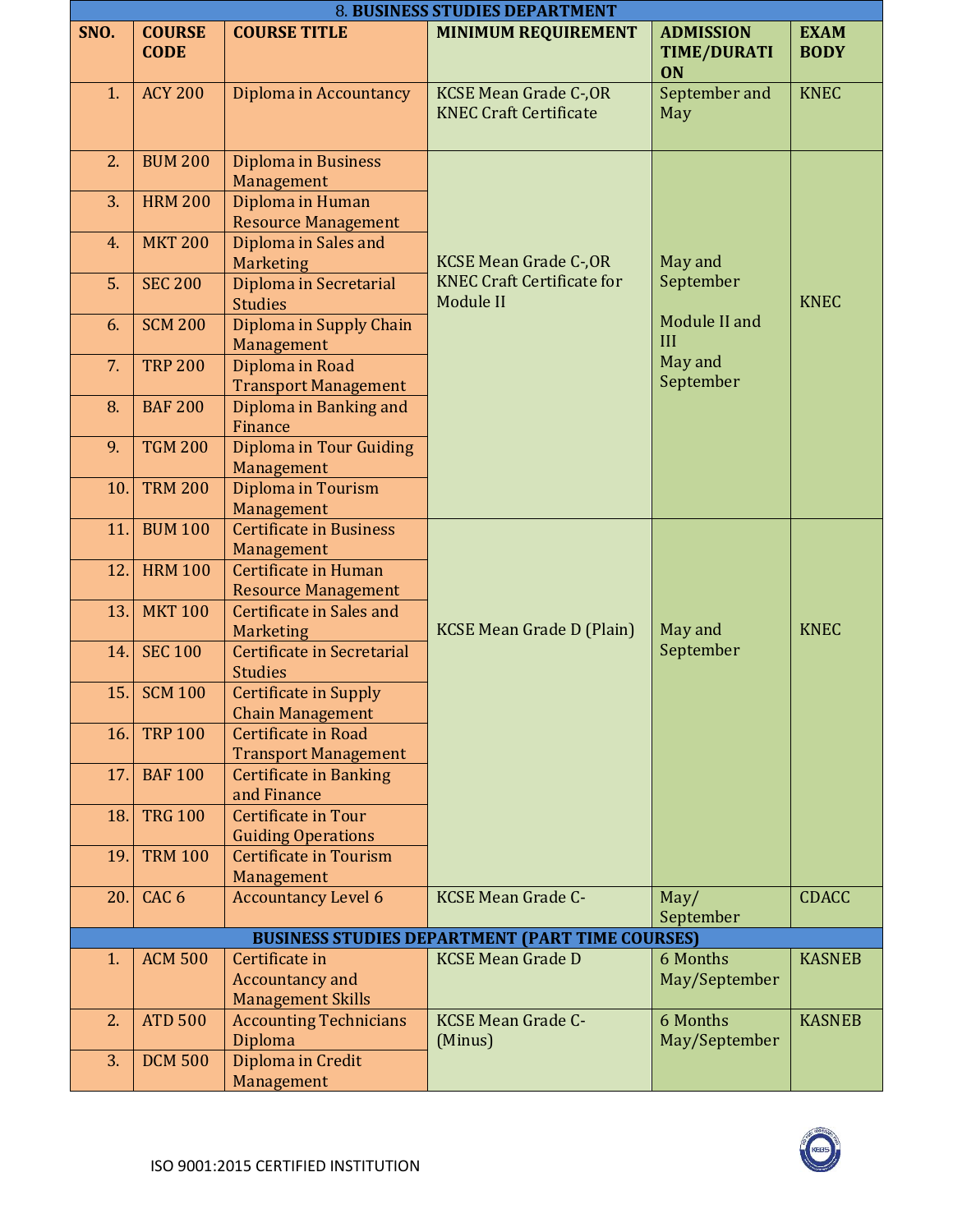| 4.  | <b>CPA 510</b>            | <b>Certified Public</b><br><b>Accountants Part 1 &amp; II</b>    | KCSE Mean Grade C+, C+ in<br>Maths & English OR ATD<br>Final       | 6 Months<br>May/September | <b>KASNEB</b> |
|-----|---------------------------|------------------------------------------------------------------|--------------------------------------------------------------------|---------------------------|---------------|
| 5.  | <b>APS 500</b>            | Associate in<br>Procurement & Supply                             | <b>KCSE Mean Grade C-</b><br>(Minus)                               | 6 Months<br>May/September | <b>KASNEB</b> |
| 6.  | <b>PSP 500</b>            | <b>Certified Procurement &amp;</b><br><b>Supply Professional</b> | KCSE Mean Grade C+, C-in<br>Maths & English OR APS<br>Final        | 6 Months<br>May/September | <b>KASNEB</b> |
| 7.  | <b>BUM 100</b><br>P       | <b>Certificate in Business</b><br>Management                     | KCSE Mean Grade D (Plain),<br>D (Plain) in Maths and               | May and<br>September      | <b>KNEC</b>   |
| 8.  | <b>HRM</b><br>100P        | Certificate in Human<br><b>Resource Management</b>               | English                                                            |                           |               |
| 9.  | <b>SCM</b><br>100P        | <b>Certificate in Supply</b><br><b>Chain Management</b>          |                                                                    |                           |               |
| 10. | <b>BUM</b><br><b>200P</b> | <b>Diploma in Business</b><br>Management                         | <b>KCSE Mean Grade C-, OR</b><br><b>KNEC Craft Certificate for</b> | May and<br>September      |               |
| 11. | <b>HRM</b><br><b>200P</b> | Diploma in Human<br><b>Resource Management</b>                   | Module II                                                          | Module II and             | <b>KNEC</b>   |
| 12. | <b>SCM</b><br><b>200P</b> | Diploma in Supply Chain<br>Management                            |                                                                    | III<br>May/<br>September  |               |
| 13. | <b>SEC 300P</b>           | <b>Higher Diploma in</b><br><b>Secretarial Studies</b>           | Diploma in Secretarial<br><b>Studies OR Equivalent</b>             |                           |               |
| 14. | <b>HRM 300</b>            | Higher Diploma In<br><b>Human Resource</b><br>Management         | Diploma In Human<br><b>Resource Management OR</b><br>Equivalent    | 4 Terms<br>May/September  | <b>KNEC</b>   |
| 15. | <b>BSG 100</b>            | <b>Business Single and</b><br><b>Group Subjects</b>              | <b>KCSE Mean Grade D-</b><br>(Minus)                               | 6 Months<br>May/September | <b>KNEC</b>   |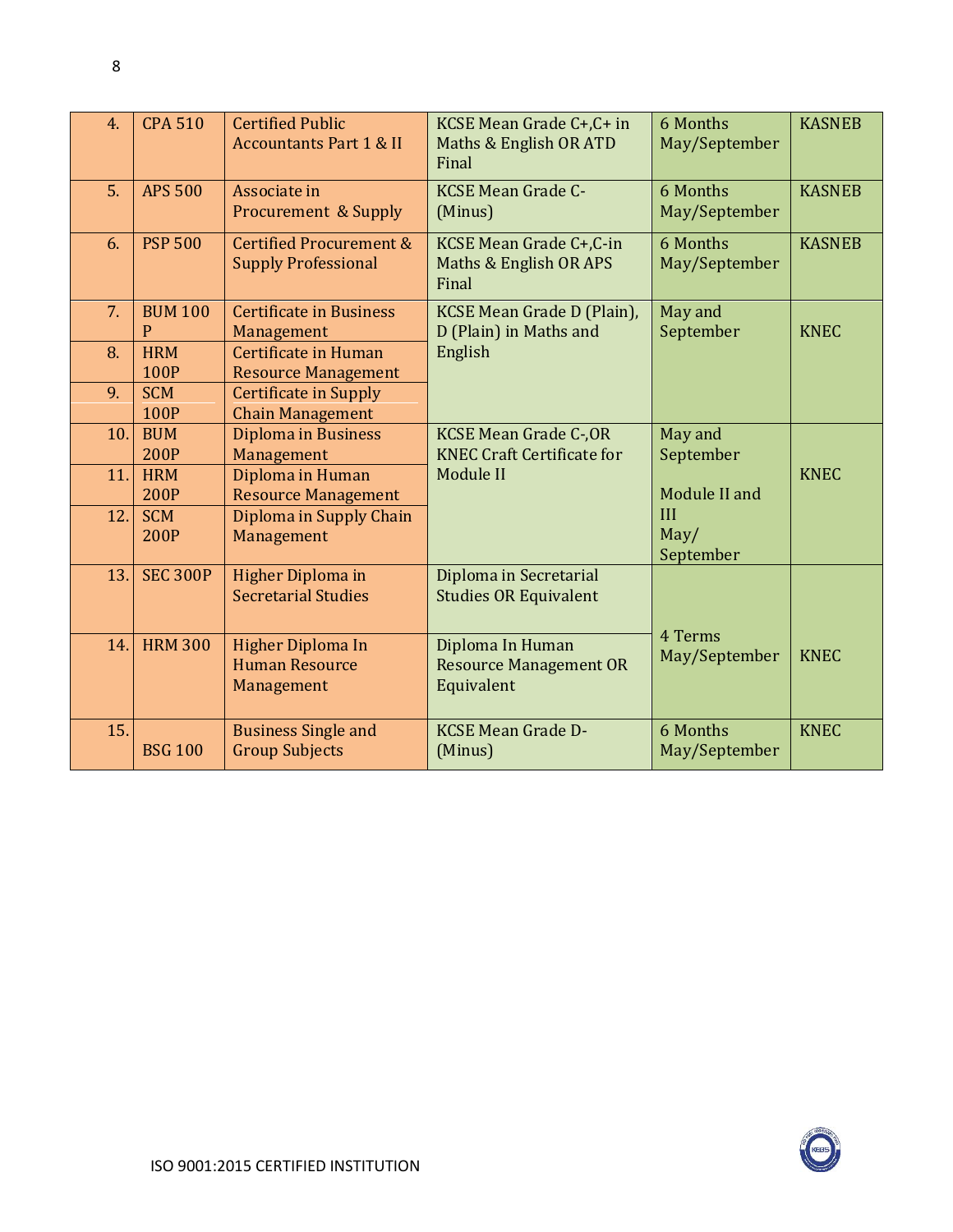|      | <b>9.LIBERAL STUDIES DEPARTMENT</b> |                                                                         |                                                                                        |                                                     |                            |  |
|------|-------------------------------------|-------------------------------------------------------------------------|----------------------------------------------------------------------------------------|-----------------------------------------------------|----------------------------|--|
| SNO. | <b>COURSE</b><br><b>CODE</b>        | <b>COURSE TITLE</b>                                                     | <b>MINIMUM REQUIREMENT</b>                                                             | <b>ADMISSION</b><br><b>TIME/DURATI</b><br><b>ON</b> | <b>EXAM</b><br><b>BODY</b> |  |
| 1.   | <b>INF 200</b>                      | Diploma in Information<br><b>Studies</b>                                | <b>KCSE Mean Grade C-</b><br>(Minus) OR KNEC Craft                                     | May and<br>September                                |                            |  |
| 2.   | <b>PSY 200</b>                      | Diploma in Counseling                                                   | <b>Certificate for Module II</b>                                                       |                                                     | <b>KNEC</b>                |  |
| 3.   | <b>SCD 200</b>                      | Diploma in Social work<br>and Community<br>Development                  |                                                                                        | Module II and III<br>May and<br>September           |                            |  |
| 4.   | <b>INF100</b>                       | Craft Certificate in<br><b>Information Studies</b>                      | <b>KCSE Mean Grade D</b>                                                               | May and<br>September                                | <b>KNEC</b>                |  |
| 5.   | <b>SCD 100</b>                      | Craft Certificate in Social<br>work and Community<br>Development        |                                                                                        | May Only                                            | <b>KNEC</b>                |  |
|      |                                     |                                                                         | <b>LIBERAL STUDIES DEPARTMENT (PART TIME COURSES)</b>                                  |                                                     |                            |  |
| 1.   | <b>SCD 200P</b>                     | Diploma in Social work<br>and Community<br>Development                  | <b>KCSE Mean Grade C-</b><br>(Minus) OR KNEC Craft<br><b>Certificate for Module II</b> | May                                                 | <b>KNEC</b>                |  |
| 2.   | <b>SCD 100P</b>                     | <b>Craft Certificate in Social</b><br>work and Community<br>Development | KCSE Mean Grade D+ (Plus)                                                              | September                                           | <b>KNEC</b>                |  |

|      | <b>10. ENTERPRENEURSHIP STUDIES DEPARTMENT</b> |                                               |                                                    |                                                     |                            |  |  |
|------|------------------------------------------------|-----------------------------------------------|----------------------------------------------------|-----------------------------------------------------|----------------------------|--|--|
| SNO. | <b>COURSE</b><br><b>CODE</b>                   | <b>COURSE TITLE</b>                           | <b>MINIMUM REQUIREMENT</b>                         | <b>ADMISSION</b><br><b>TIME/DURATI</b><br><b>ON</b> | <b>EXAM</b><br><b>BODY</b> |  |  |
| 1.   | <b>COP 200</b>                                 | Diploma in Cooperative<br>Management          | <b>KCSE Mean Grade C-</b><br>(Minus) OR KNEC Craft | May and<br>September                                |                            |  |  |
| 2.   | <b>EED 200</b>                                 | Diploma In<br>Entrepreneurship<br>Development | <b>Certificate for Module II</b>                   | Module II and III<br><b>May September</b>           | <b>KNEC</b>                |  |  |
| 3.   | <b>PRJ 200</b>                                 | Diploma in Project<br>Management              |                                                    |                                                     |                            |  |  |
| 4.   | <b>COP 100</b>                                 | Certificate in Cooperative<br>Management      | <b>KCSE Mean Grade D (Plain)</b>                   | May and<br>September                                | <b>KNEC</b>                |  |  |
| 5.   | <b>PRI 100</b>                                 | Certificate in Project<br>Management          | <b>KCSE Mean Grade D (Plain)</b>                   | May and<br>September                                | <b>KNEC</b>                |  |  |
| 6.   | CPM <sub>6</sub>                               | <b>Project Management</b><br>Level 6          | <b>KCSE Mean Grade C-</b><br>(Minus)               | May and<br>September                                | <b>CDACC</b>               |  |  |

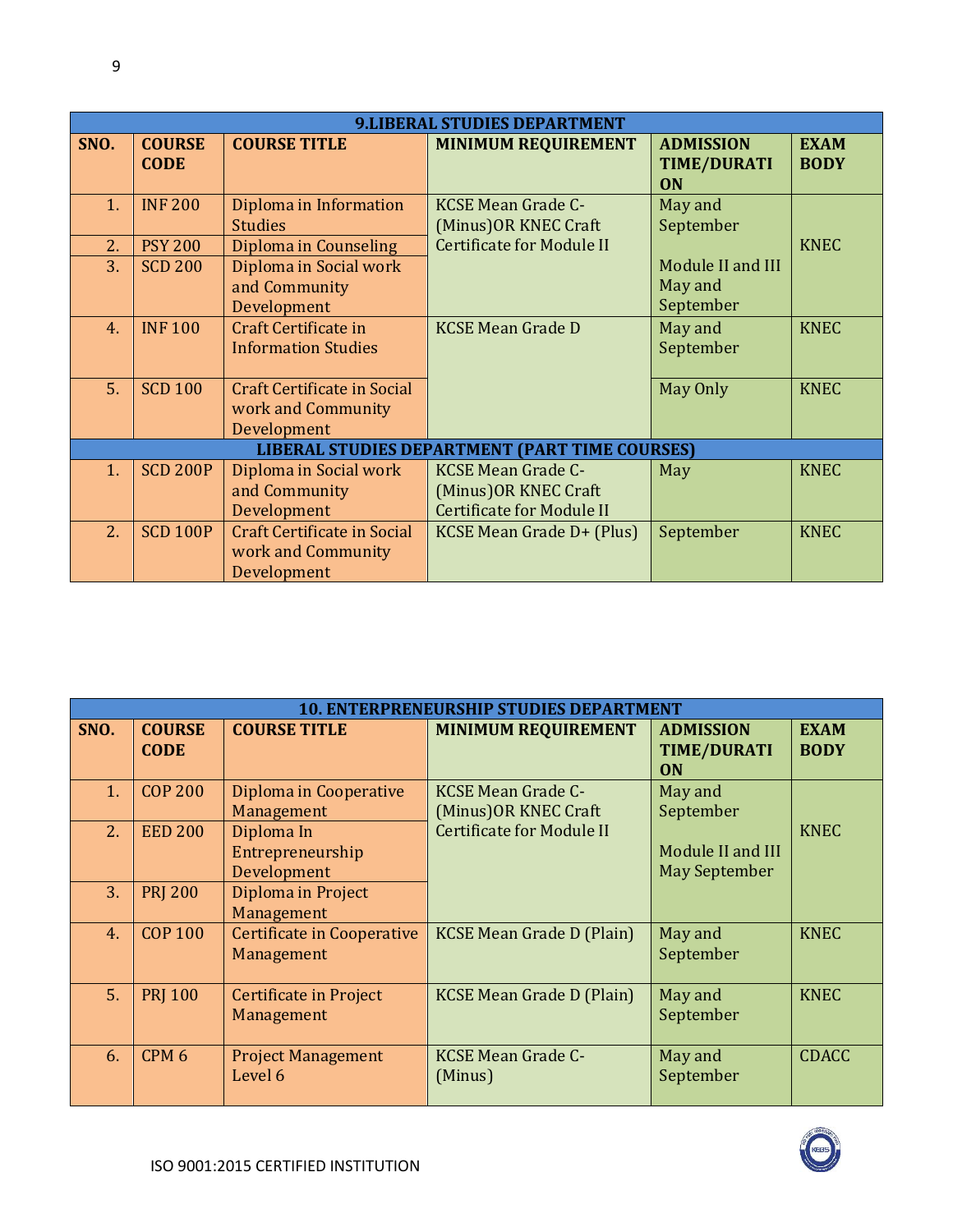| <b>ENTERPRENEURSHIP STUDIES DEPARTMENT (PART TIME COURSES)</b> |                |                   |                             |               |             |  |  |  |
|----------------------------------------------------------------|----------------|-------------------|-----------------------------|---------------|-------------|--|--|--|
|                                                                | <b>EED 300</b> | Higher Diploma In | Diploma In                  | 4 Terms       |             |  |  |  |
|                                                                |                | Entrepreneurship  | Entrepreneurship            | May/September | <b>KNEC</b> |  |  |  |
|                                                                |                | Development       | Development OR Equivalent   |               |             |  |  |  |
|                                                                |                |                   | Qualification as determined |               |             |  |  |  |
|                                                                |                |                   | by KNEC.                    |               |             |  |  |  |

| <b>11. CLOTHING AND TEXTILE TECHNOLOGY DEPARTMENT</b>                 |                              |                                                                    |                                                                                        |                                                                   |                            |  |  |  |  |
|-----------------------------------------------------------------------|------------------------------|--------------------------------------------------------------------|----------------------------------------------------------------------------------------|-------------------------------------------------------------------|----------------------------|--|--|--|--|
| SNO.                                                                  | <b>COURSE</b><br><b>CODE</b> | <b>COURSE TITLE</b>                                                | <b>MINIMUM REQUIREMENT</b>                                                             | <b>ADMISSION</b><br><b>TIME/DURATI</b><br><b>ON</b>               | <b>EXAM</b><br><b>BODY</b> |  |  |  |  |
| 1.                                                                    | <b>GMD 200</b>               | Diploma in Fashion<br>Design & Garment<br><b>Making</b>            | <b>KCSE Mean Grade C-</b><br>(Minus) OR KNEC Craft<br><b>Certificate for Module II</b> | May and<br>September<br>Module II and III<br>May and<br>September | <b>KNEC</b>                |  |  |  |  |
| 2.                                                                    | <b>GMD 100</b>               | <b>Certificate in Fashion</b><br>Design & Garment<br><b>Making</b> | <b>KCSE Mean Grade D (Plain)</b>                                                       | May and<br>September                                              | <b>KNEC</b>                |  |  |  |  |
| 3.                                                                    | CFD <sub>5</sub>             | <b>Fashion and design Level</b><br>5                               | <b>KCSE Mean Grade C-</b><br>(Minus)                                                   | May and<br>September                                              | <b>CDACC</b>               |  |  |  |  |
| <b>CLOTHING AND TEXTILE TECHNOLOGY DEPARTMENT (PART TIME COURSES)</b> |                              |                                                                    |                                                                                        |                                                                   |                            |  |  |  |  |
| 1.                                                                    | <b>ODFL 500</b>              | Dressmaking                                                        | KCPE/KCSE                                                                              | 6 Months                                                          | <b>NITA</b>                |  |  |  |  |
| 2.                                                                    | <b>ODFL 500</b>              | <b>Tailoring</b>                                                   |                                                                                        | 6 Months                                                          | <b>NITA</b>                |  |  |  |  |